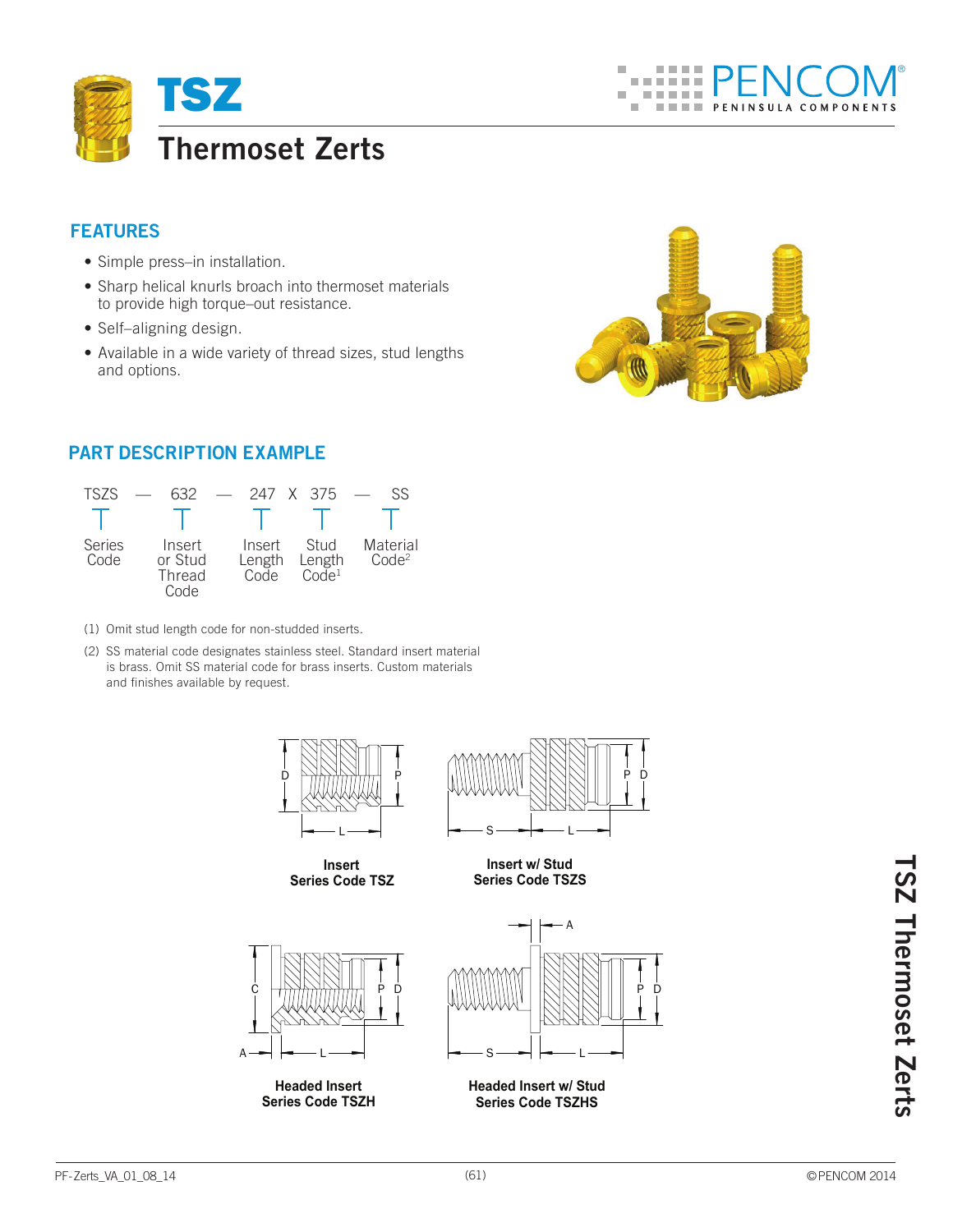# **GENERAL**

|            |                         | <b>Boss</b>                            |                       |                          |                                       |                                       |                               |                              |                                       |                               |  |
|------------|-------------------------|----------------------------------------|-----------------------|--------------------------|---------------------------------------|---------------------------------------|-------------------------------|------------------------------|---------------------------------------|-------------------------------|--|
|            | Insert<br><b>Thread</b> | <b>Insert</b><br><b>Thread</b><br>Code | L<br>Insert<br>Length | Insert<br>Length<br>Code | B<br>Hole Dia.<br>$+.004$<br>$-0.000$ | W<br>Wall<br><b>Thickness</b><br>Min. | A<br>Head<br><b>Thickness</b> | C<br>Head<br><b>Diameter</b> | D<br><b>Insert</b><br><b>Diameter</b> | P<br>Pilot<br><b>Diameter</b> |  |
|            | $2 - 56$                | 256                                    | .162                  | 162                      | .122                                  | .063                                  | .020                          | .187                         | .131                                  | .117                          |  |
| <b>HON</b> | $4 - 40$                | 440                                    | .208                  | 208                      | .150                                  | .079                                  | .023                          | .217                         | .165                                  | .146                          |  |
|            | $6 - 32$                | 632                                    | .247                  | 247                      | .181                                  | .098                                  | .029                          | .250                         | .196                                  | .178                          |  |
|            | $8 - 32$                | 832                                    | .292                  | 292                      | .213                                  | .098                                  | .035                          | .281                         | .228                                  | .209                          |  |
|            | $10-24$                 | 1024                                   | .326                  | 326                      | .244                                  | .098                                  | .042                          | .312                         | .259                                  | .241                          |  |
|            | 10-32                   | 1032                                   | .326                  | 326                      | .244                                  | .098                                  | .042                          | .312                         | .259                                  | .241                          |  |
|            | $1/4 - 20$              | 2520                                   | .362                  | 362                      | .307                                  | .110                                  | .052                          | .375                         | .332                                  | .304                          |  |
|            | $1/4 - 28$              | 2528                                   | .362                  | 362                      | .307                                  | .110                                  | .052                          | .375                         | .332                                  | .304                          |  |
|            | $5/16-18$               | 3118                                   | .362                  | 362                      | .366                                  | .150                                  | .052                          | .437                         | .383                                  | .365                          |  |
|            | $5/16 - 24$             | 3124                                   | .362                  | 362                      | .366                                  | .150                                  | .052                          | .437                         | .383                                  | .365                          |  |
|            | $3/8 - 16$              | 3716                                   | .362                  | 362                      | .484                                  | .197                                  | .062                          | .551                         | .499                                  | .481                          |  |
|            | $3/8 - 24$              | 3724                                   | .362                  | 362                      | .484                                  | .197                                  | .062                          | .551                         | .499                                  | .481                          |  |

(1) All dimensions are in inches and reference unless toleranced.

|               |                         |                                 |                       |                          |                                      | <b>Boss</b>                           |                               |                              |                                |                               |
|---------------|-------------------------|---------------------------------|-----------------------|--------------------------|--------------------------------------|---------------------------------------|-------------------------------|------------------------------|--------------------------------|-------------------------------|
|               | Insert<br><b>Thread</b> | Insert<br><b>Thread</b><br>Code | L<br>Insert<br>Length | Insert<br>Length<br>Code | В<br>Hole Dia.<br>$+0.10$<br>$-0.00$ | W<br>Wall<br><b>Thickness</b><br>Min. | Α<br>Head<br><b>Thickness</b> | C<br>Head<br><b>Diameter</b> | D<br>Insert<br><b>Diameter</b> | P<br>Pilot<br><b>Diameter</b> |
| <b>METRIC</b> | M <sub>2</sub> x 0.4    | M <sub>2</sub>                  | 4.10                  | 4.10                     | 3.10                                 | 1.60                                  | 0.51                          | 4.80                         | 3.30                           | 3.00                          |
|               | M2.5 x 0.45             | M2.5                            | 5.30                  | 5.30                     | 3.80                                 | 2.00                                  | 0.58                          | 5.50                         | 4.20                           | 3.70                          |
|               | M3 x 0.5                | M3                              | 5.30                  | 5.30                     | 3.80                                 | 2.00                                  | 0.58                          | 5.50                         | 4.20                           | 3.70                          |
|               | M3.5 x 0.6              | M3.5                            | 6.30                  | 6.30                     | 4.60                                 | 2.50                                  | 0.74                          | 6.40                         | 5.00                           | 4.50                          |
|               | $M4 \times 0.7$         | M4                              | 7.40                  | 7.40                     | 5.40                                 | 2.50                                  | 0.89                          | 7.10                         | 5.80                           | 5.30                          |
|               | M5 x 0.8                | M <sub>5</sub>                  | 8.30                  | 8.30                     | 6.20                                 | 2.50                                  | 1.07                          | 7.90                         | 6.60                           | 6.10                          |
|               | M6 x 1.0                | M <sub>6</sub>                  | 9.20                  | 9.20                     | 7.80                                 | 2.80                                  | 1.32                          | 9.50                         | 8.20                           | 7.70                          |
|               | M8 x 1.25               | M <sub>8</sub>                  | 9.20                  | 9.20                     | 9.30                                 | 3.80                                  | 1.32                          | 11.10                        | 9.70                           | 9.30                          |
|               | $M10 \times 1.5$        | M10                             | 9.20                  | 9.20                     | 12.30                                | 5.00                                  | 1.57                          | 14.00                        | 12.70                          | 12.20                         |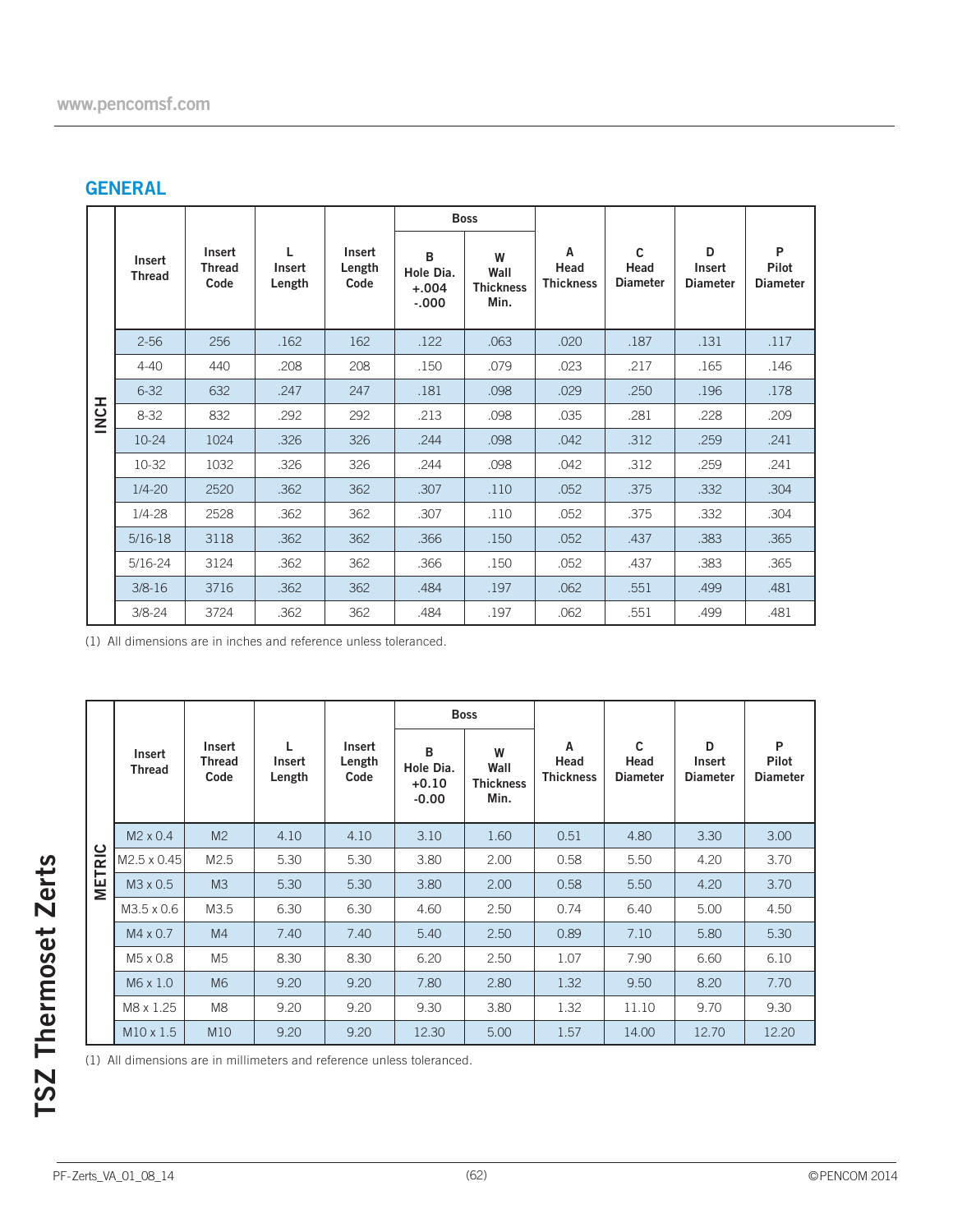## **STUD LENGTH**

|             |                              | <b>Stud</b>           | D                                | S - Stud Length          |                          |      |      |      |        |      |      |                 |       |  |
|-------------|------------------------------|-----------------------|----------------------------------|--------------------------|--------------------------|------|------|------|--------|------|------|-----------------|-------|--|
|             | <b>Stud</b><br><b>Thread</b> | <b>Thread</b><br>Code | <b>Insert</b><br><b>Diameter</b> | .187                     | .250                     | .312 | .375 | .437 | .500   | .625 | .750 | .875            | 1.000 |  |
|             |                              |                       |                                  |                          | <b>Stud Length Code</b>  |      |      |      |        |      |      |                 |       |  |
|             | $2 - 56$                     | 256                   | .131                             | 187                      | 250                      | 312  |      |      |        |      |      |                 |       |  |
|             | $4 - 40$                     | 440                   | .165                             | 187                      | 250                      | 312  | 375  | 437  | $\sim$ |      |      |                 |       |  |
|             | $6 - 32$                     | 632                   | .196                             | 187                      | 250                      | 312  | 375  | 437  | 500    |      |      |                 |       |  |
|             | $8 - 32$                     | 832                   | .228                             | 187                      | 250                      | 312  | 375  | 437  | 500    | 625  |      |                 |       |  |
| <b>HONE</b> | 10-24                        | 1024                  | .259                             | 187                      | 250                      | 312  | 375  | 437  | 500    | 625  | 750  |                 |       |  |
|             | 10-32                        | 1032                  | .259                             | 187                      | 250                      | 312  | 375  | 437  | 500    | 625  | 750  | $\qquad \qquad$ |       |  |
|             | $1/4 - 20$                   | 2520                  | .332                             | $\overline{\phantom{0}}$ | 250                      | 312  | 375  | 437  | 500    | 625  | 750  | 875             | 1000  |  |
|             | $1/4 - 28$                   | 2528                  | .332                             | $\overline{\phantom{0}}$ | 250                      | 312  | 375  | 437  | 500    | 625  | 750  | 875             | 1000  |  |
|             | $5/16-18$                    | 3118                  | .383                             |                          | $\overline{\phantom{0}}$ | 312  | 375  | 437  | 500    | 625  | 750  | 875             | 1000  |  |
|             | $5/16 - 24$                  | 3124                  | .383                             | --                       |                          | 312  | 375  | 437  | 500    | 625  | 750  | 875             | 1000  |  |
|             | $3/8 - 16$                   | 3716                  | .499                             |                          |                          |      | 375  | 437  | 500    | 625  | 750  | 875             | 1000  |  |
|             | $3/8 - 24$                   | 3724                  | .499                             |                          |                          |      | 375  | 437  | 500    | 625  | 750  | 875             | 1000  |  |

(1) All dimensions are in inches and reference unless toleranced.

(2) Custom stud lengths available by request.

|                      |                       | <b>Stud</b><br><b>Thread</b><br>Code | D               | S - Stud Length                 |      |      |       |       |       |       |                          |       |       |  |
|----------------------|-----------------------|--------------------------------------|-----------------|---------------------------------|------|------|-------|-------|-------|-------|--------------------------|-------|-------|--|
|                      | Stud<br><b>Thread</b> |                                      | Insert          | 5.00                            | 6.00 | 8.00 | 10.00 | 12.00 | 14.00 | 16.00 | 18.00                    | 20.00 | 25.00 |  |
|                      |                       |                                      | <b>Diameter</b> | <b>Stud Length Code</b>         |      |      |       |       |       |       |                          |       |       |  |
|                      | $M2 \times 0.4$       | M <sub>2</sub>                       | 3.30            | 5.00                            | 6.00 | 8.00 |       |       |       |       |                          |       |       |  |
| ပ                    | M2.5 x 0.45           | M2.5                                 | 4.20            | 5.00                            | 6.00 | 8.00 | 10.00 |       |       |       |                          |       |       |  |
| $\tilde{\mathbf{z}}$ | M3 x 0.5              | M <sub>3</sub>                       | 4.20            | 5.00                            | 6.00 | 8.00 | 10.00 | 12.00 |       |       |                          |       |       |  |
| METI                 | M3.5 x 0.6            | M3.5                                 | 5.00            | 5.00                            | 6.00 | 8.00 | 10.00 | 12.00 | 14.00 |       |                          |       |       |  |
|                      | M4 x 0.7              | M <sub>4</sub>                       | 5.80            | 5.00                            | 6.00 | 8.00 | 10.00 | 12.00 | 14.00 | 16.00 | $\overline{\phantom{0}}$ |       |       |  |
|                      | M <sub>5</sub> x 0.8  | M <sub>5</sub>                       | 6.60            | 5.00                            | 6.00 | 8.00 | 10.00 | 12.00 | 14.00 | 16.00 | 18.00                    | 20.00 |       |  |
|                      | M6 x 1.0              | M <sub>6</sub>                       | 8.20            | $\hspace{0.1mm}-\hspace{0.1mm}$ | 6.00 | 8.00 | 10.00 | 12.00 | 14.00 | 16.00 | 18.00                    | 20.00 | 25.00 |  |
|                      | M8 x 1.25             | M <sub>8</sub>                       | 9.70            | —                               | —    | 8.00 | 10.00 | 12.00 | 14.00 | 16.00 | 18.00                    | 20.00 | 25.00 |  |
|                      | $M10 \times 1.5$      | M10                                  | 12.70           |                                 |      |      | 10.00 | 12.00 | 14.00 | 16.00 | 18.00                    | 20.00 | 25.00 |  |

(1) All dimensions are in millimeters and reference unless toleranced.

(2) Custom stud lengths available by request.